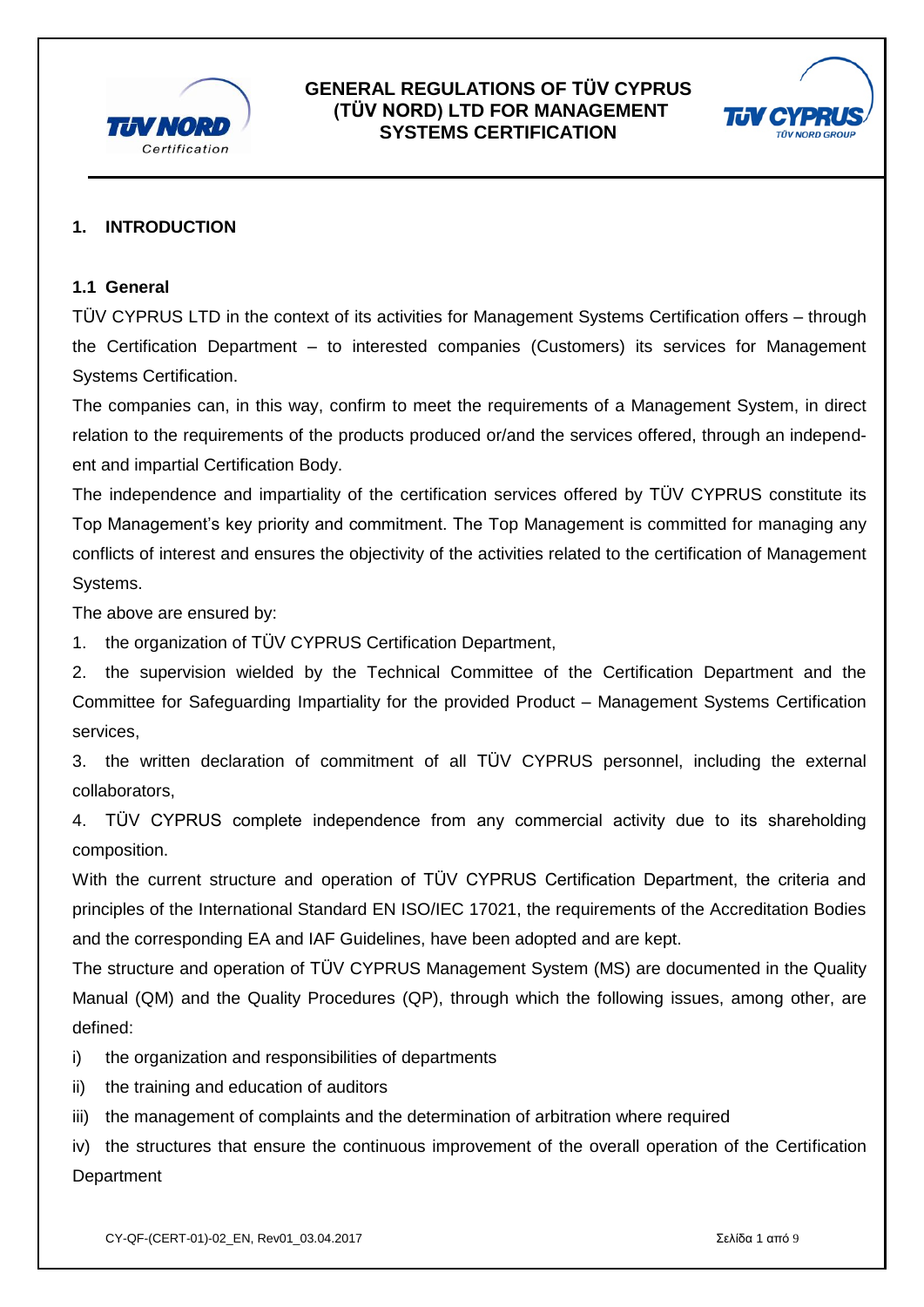



 TÜV CYPRUS and the auditors with which it collaborates (internal and external), do not provide consulting services and do not perform internal audits to companies that provide certification services. However, it is possible to use Auditors, who had previously provided consulting service to the Customer to be certified, only if two years have passed since then. Moreover, the Auditors are committed not to provide consulting services to the Customer, for the following two years after the audit.

## **1.2 Ensuring Impartiality**

TÜV CYPRUS, as it is defined and in its statute, does not maintain any relationships (commercial and/or financial) with other Companies / Organizations, which may put at risk the impartiality of its decisions.

#### **1.3 Management Systems Audit**

Audits are classified in the following types:

#### **a. Certification Audit (Initial Certification Audit / Validation Audit)**

Audit and evaluation of the establishment, application and effectiveness of the Management System according to the Management System documentation, the requirements of the Certification Standard and the agreed scope of certification.

The certification audit is usually performed in two stages: Stage 1 Certification Audit and Stage 2 Certification Audit.

#### **b. Re-Audit**

Review and evaluation of the establishment, application and effectiveness of the corrective actions in points of the Management System where critical deviations have been detected during the Certification / Surveillance audit or after denunciation / complaint or significant changes in the company's Management System.

#### **c. Surveillance Audit**

On site audit in specific areas of the application and effectiveness of the Management System, within 12 and 24 months from the completion of the certification audit, in order the Certification Body to ensure that the certified Management System continues to meet the requirements between the certification and re-certification audits.

Other surveillance activities may include:

- request information from the Customer on subjects related to certification
- review of Customer's declarations in relation to its activities (e.g. promotional material, website)
- request documents and records from the Customer (either in printed or electronic format), and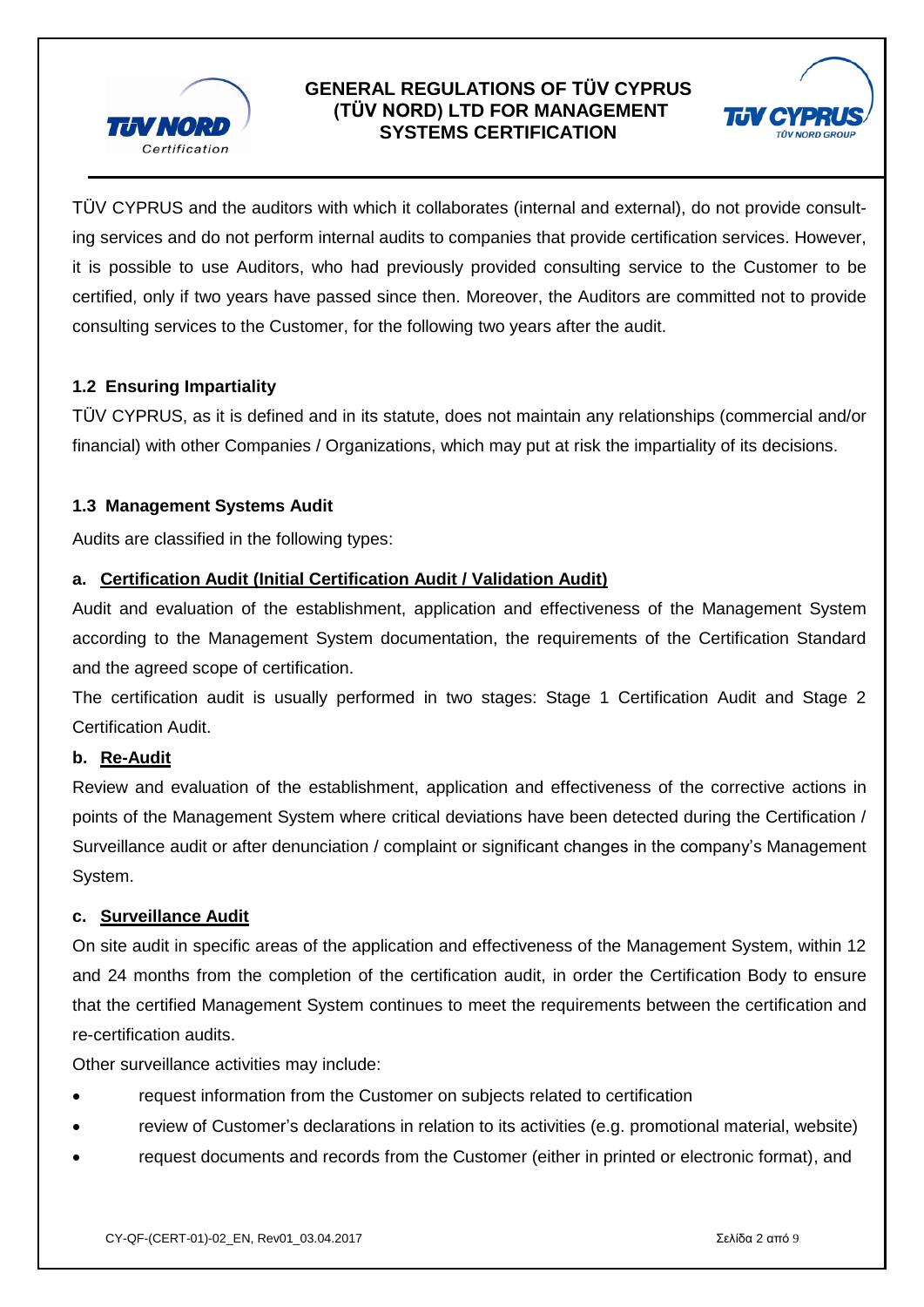



other means for monitoring the performance of the certified Customer

## **d. Re-certification Audit**

Audit the application and effectiveness of the entire Management System within 36 months from the date of completion of the initial certification, based on the current issue of documents or the requirements of other relevant standards.

#### **e. Extension Audit**

Evaluation of the application and effectiveness of the entire Management System in additional business activities and/or sites of application with the objective to extent the Certificate scope. The Extension Audit may be performed either independently or in conjunction with the Surveillance or the Recertification Audit.

#### **f. Short-notice Audit**

Special audits are conducted for the investigation of complaints or as a result of changes or as follow-up audit to Customers whose certificate has been withdrawn. In these cases special care is taken for the definition of the audit team, since the Customer does not have the opportunity of objection concerning the members of the audit team.

#### **g. Issue of Certificate**

The Certificate can be issued only after all non – conformities are resolved (e.g. through a successful Re-Audit or through a satisfactory evaluation of new documents) and provided that the lead auditor has approved the issue of the Certificate. The certificate is valid for three years.

## **2. OBLIGATIONS OF TÜV CYPRUS AND THE CERTIFIED COMPANY**

#### **2.1 TÜV CYPRUS Obligations**

i) TÜV CYPRUS is committed to maintain confidentiality for all information communicated or provided from the Company and to evaluate them only for the agreed purpose of Certification. Documents provided by the Company are not handed in any way to third parties. Detailed assessment reports, which are provided in court cases through prosecutor or court act, are excluded.

Only the Company has the right to release TÜV CYPRUS from its obligation for confidentiality.

ii) TÜV CYPRUS performs certification and surveillance audits according to the regulations of TÜV NORD CERT and/or TÜV HELLAS (TÜV NORD) S.A. and/or TÜV CYPRUS, and the regulations of the corresponding Accreditation Bodies. The certification is conducted according to the requirements of the Standard specified in the relevant offer for the Company.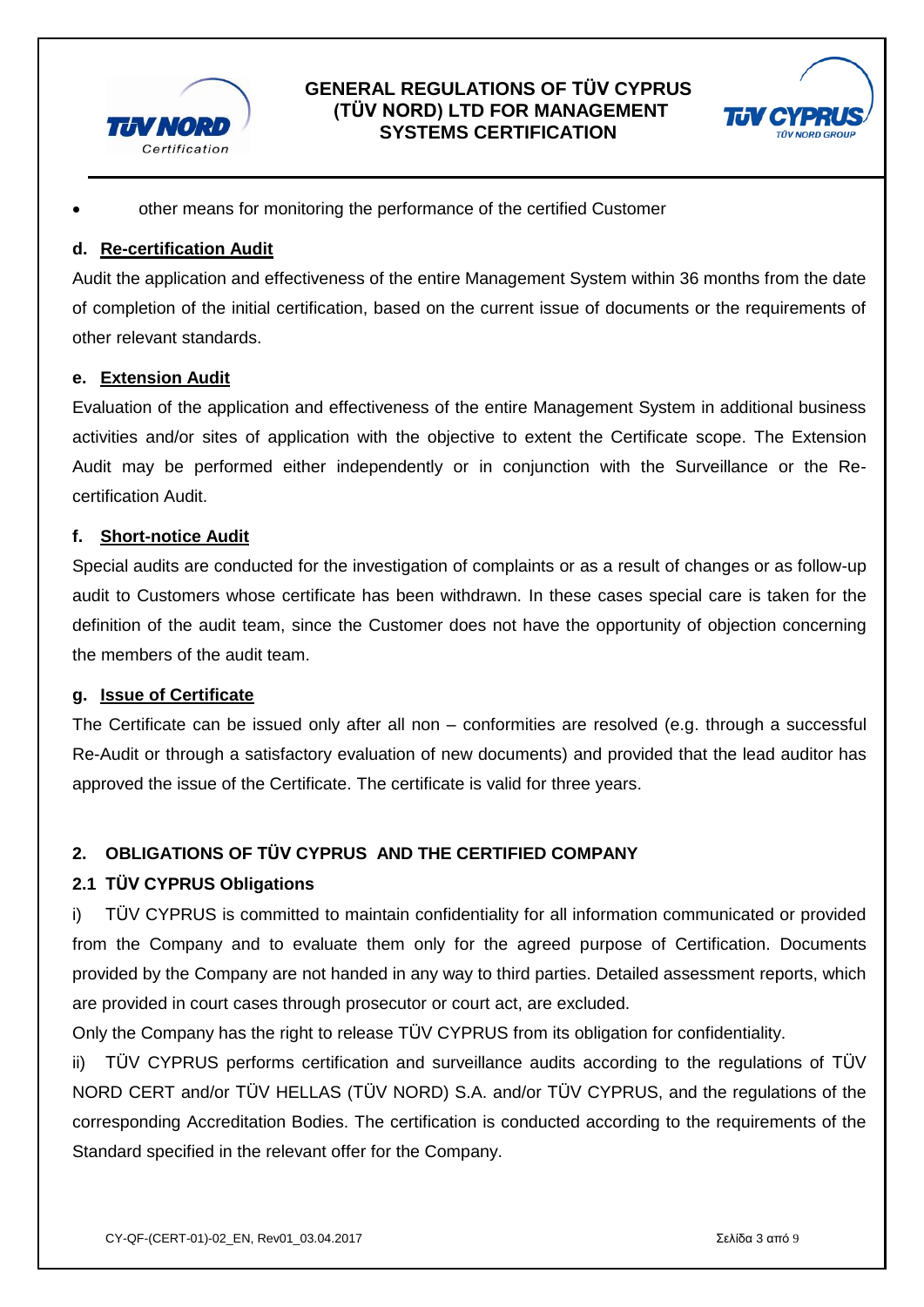



 iii) TÜV CYPRUS is obliged to inform the holders of certificates for every change in its certification procedure that may affect them directly.

iv) TÜV CYPRUS maintains an updated list of certified companies in which the scope and the standard of certification are reported, as well as a list of withdrawn or recalled certificates. TÜV CYPRUS as long as it is requested in writing is obliged to inform every interested party for the validity status of any certificate.

v) All TÜV CYPRUS personnel, including the external collaborators are committed for their independency, impartiality and confidentiality by signing the Code of Ethics and/or the Declaration of Independence where appropriate.

vi) Adequate systems and data security procedures are implemented by TÜV CYPRUS, to ensure controlled access to information sites and to customer records.

vii) TÜV CYPRUS is obliged to record the customer complaints that are related to the certification procedure and to inform the "Committee for Safeguarding Impartiality for the Provided Product – Management System Services", mainly for well-founded complaints. In case the customer formulates a complaint for TÜV CYPRUS services and for the individuals who represent it (e.g. delays in certificates issuing, bad behavior etc.), the recipient is obliged to record (in case of an oral complaint) or receive the written information of the customer concerning the complaint and forward it to the Certification Manager and the Quality Manager. The Certification Manager shall decide upon the action for investigating the complaint in order to take a corrective action, which is approved by the Quality Manager and/or the Top Management of TÜV CYPRUS.

viii) The corrective action must at least include:

- o measures for the settlement solution of the problem
- o prevention of re-occurrence
- o evaluation of the results of corrective actions adopted

Moreover, a letter with all the necessary explanations is sent to the customer.

ix) In case of a complaint from a third party concerning a customer of TÜV CYPRUS or after relevant publications / denunciations, TÜV CYPRUS asks for a written notification from the third party. Thereinafter, under the responsibility of the Certification Manager and notification of the Quality Manager, in communication with TÜV CYPRUS customer, an investigation takes place and if necessary a visit is scheduled to the customer premises according to the terms of the signed contract, for an on-site investigation / evaluation. The investigation results shall be notified to the complainant by the Certification Manager or the Quality Manager of TÜV CYPRUS. If the certificates are from TÜV NORD or TÜV HELLAS, they are notified accordingly.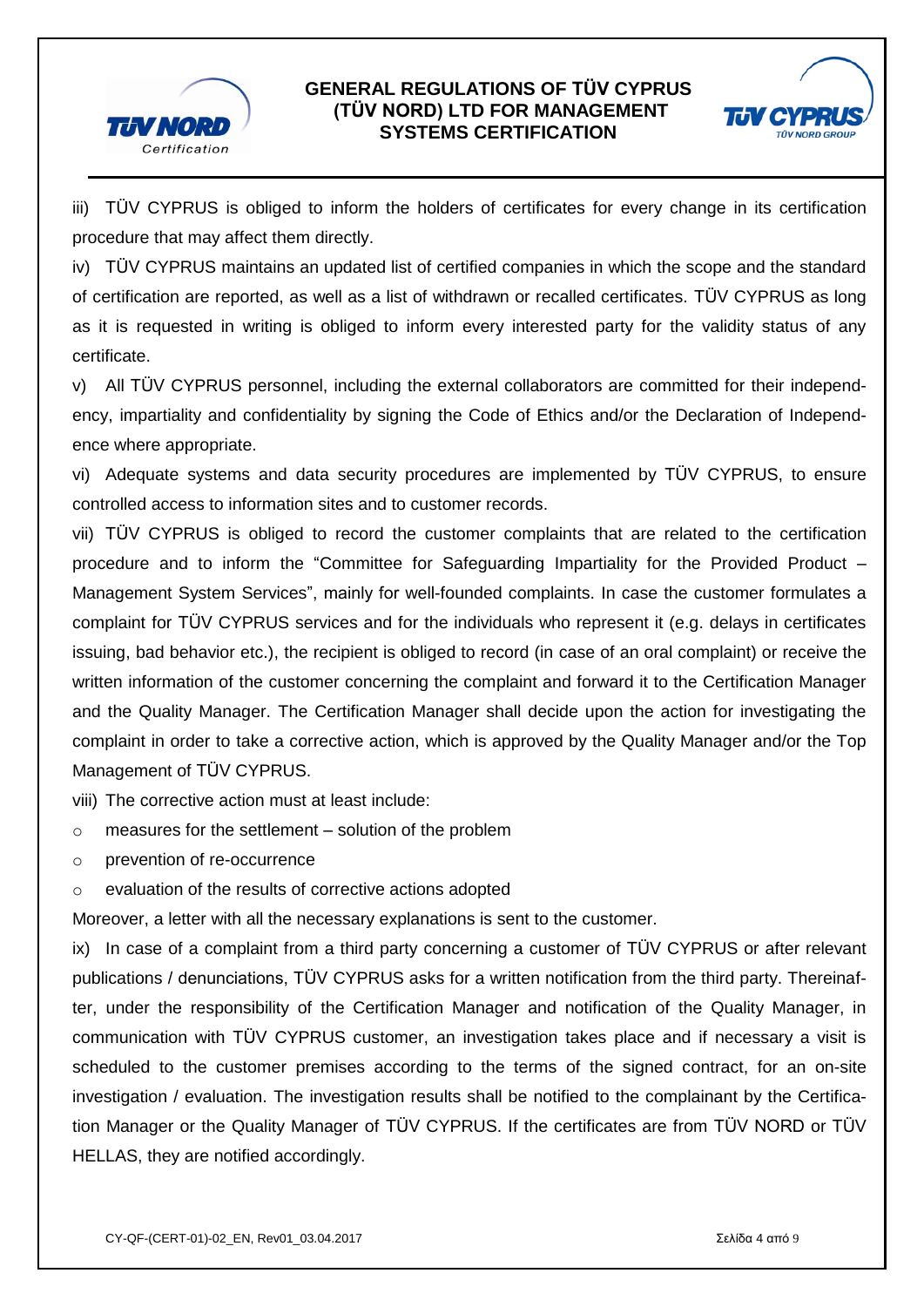



x) In case where the customer has an objection concerning the decisions or services of TÜV CYPRUS and the individuals who represent TÜV CYPRUS, the recipient asks for the objection in writing and forwards it to the Certification Manager and the Quality Manager. The latter shall forward the objection to the "Committee for Safeguarding Impartiality for the Provided Product – Management System Services" of TÜV CYPRUS, which shall decide upon the actions for investigation of the objection in order to ascertain its correctness or not. The company has the right to appeal directly to the "Committee for Safeguarding Impartiality for the Provided Product – Management System Services".

If the objection is deemed justified, measures are taken for:

- o resolving the problem
- o preventing the re-occurrence
- o evaluating the results of corrective actions adopted

If it is deemed necessary to repeat the visit / audit at the customer premises, it will be performed by an audit team that does not have any relation to the previous audit for which the objection was expressed. The audit report of the second audit team is considered as the final decision of the certification body and is binding for both parties. In case where the objection is not justifiable, a letter with all the necessary explanations is sent to the customer.

xi) If the disagreement between TÜV CYPRUS and the Company is not resolved, then both parties have the right to take legal actions as these are specified in the between them signed contract.

#### **2.2 Obligations of the Company (Customer)**

i) All information in printed or electronic format related to the company's Management System shall be made available to TÜV CYPRUS during the evaluation.

ii) Prior to the certification audit and the yearly surveillance audit, the company must have conducted a complete internal audit. All data of the company and the locations (sites) / production units related to the scope of certification must be audited. The internal audit must be conducted by an independent, to the audited activity, auditor. Additionally, the relevant Review of the Management System must be conducted.

iii) The company must provide to the audit team access to all sites / departments / records related to the scope of certification, during the audit.

iv) The company shall appoint a representative / representatives for escorting the audit team. He is usually the Management Representative designated for the Management System.

v) The company is obliged after the certificate issuance, to immediately and without delay inform TÜV CYPRUS for all important changes, which where appropriate, may relate to: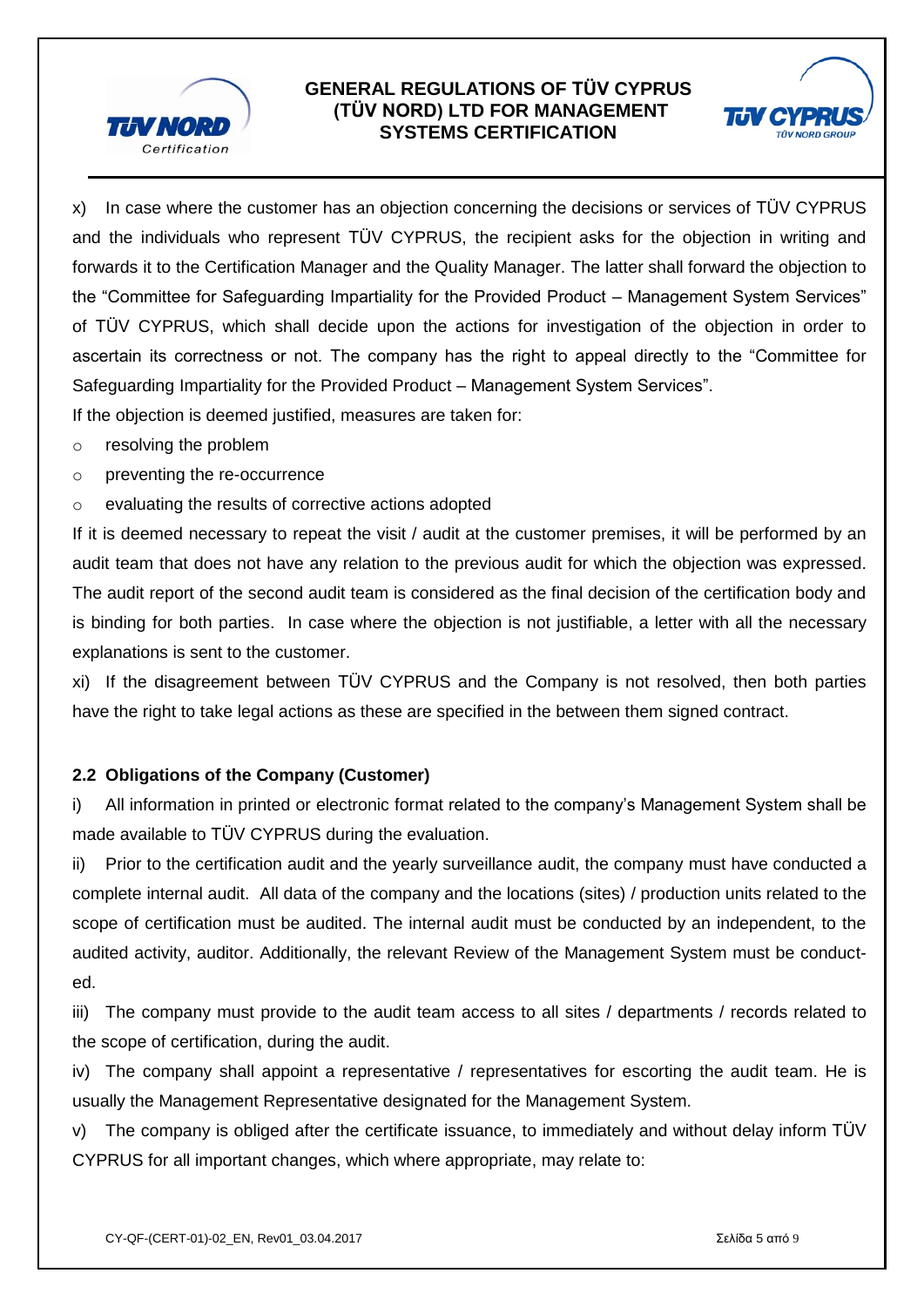



- o Changes to the legal status or the management of the company
- o Changes in the structure and organization of the company
- o Changes of the address and/or facilities
- o Changes of the operation related to the certified activity
- o Revisions of the Management Systems and of the processes applied

vi) The company is obliged to record all complaints / denunciations / inspection results from Competent Authorities, which are related to the Management System, as well as the way it has managed them. These records must be available to the audit team throughout the audit.

vii) The company is obliged to inform TÜV CYPRUS for any consulting services related to the Management Systems (prior or after signing the contract with TÜV CYPRUS), which have been provided, in order to avoid any conflict of interests.

viii) In compliance with the requirements of the accreditation bodies, the company must accept the presence of the assessors of accreditation bodies during certification and surveillance audits. The company must also accept the evaluation of records that concern it by the assessors of the accreditation bodies.

ix) The company has the right to reject the auditors appointed by TÜV CYPRUS and/or the assessors of accreditation bodies, where there is a documented justification.

x) In cases of certification of companies with more than one application sites (group certification), the company is obliged to satisfy the following terms and notify promptly TÜV CYPRUS on any deviations from them. The terms are:

 Development, application and maintenance of a single Management System, which applies to all branches / production units of the company. This applies also for the Basic Procedures.

- Surveillance of the entire Management System by the Management Representative at the headquarters of the company. The Management Representative has the right to issue instructions on matters of Quality / Food Safety / Environment / Health and Safety etc. related to all branches / production units.

- Specific activities to be certified / certified operate centrally for all branched / production units (e.g. supplies, design, personnel management etc.)

 The internal audits and Management System review must be conducted to all branches / production units, prior to the certification / surveillance / re-certification audit.

# **3. TERMS FOR USE OF CERTIFICATION LOGO (TÜV CYPRUS MARK -TÜV HELLAS MARK – TÜV NORD MARK - ITSMF) AND CERTIFICATE (TÜV CYPRUS CERTIFICATE - TÜV HELLAS CERTIFICATE – TÜV NORD CERTIFICATE)**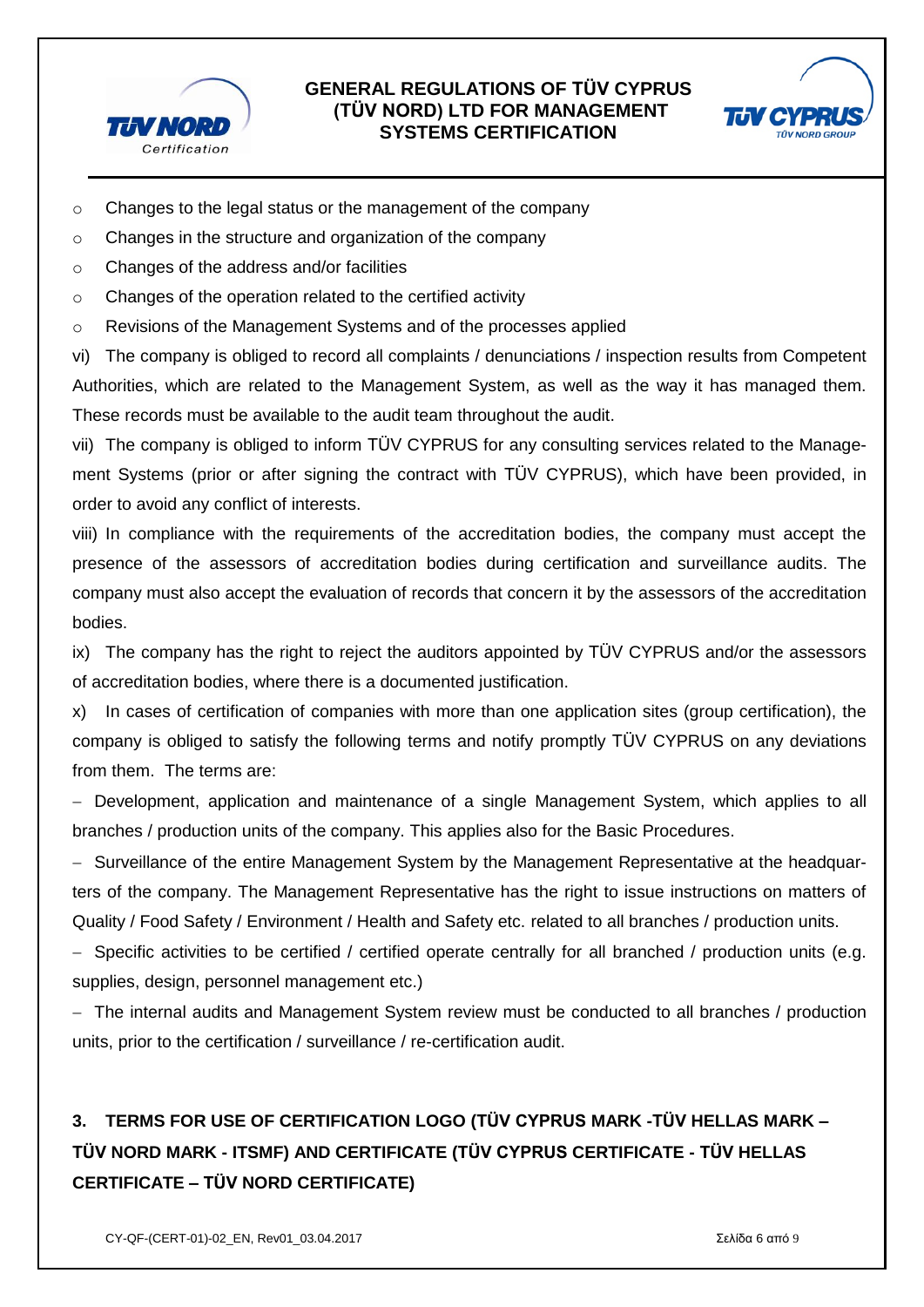



The validity of the certificate begins with its date of issue and is valid for three (3) years, provided that the intermediate annual surveillance audits are conducted with a positive outcome for the company. The Surveillance audit can be conducted earlier if there are justifiable reasons. The application of this decision relies on the responsibility of the Certification Body.

i) The right of use of the certification logo concerns solely and exclusively the procedures, facilities, holdings, organizational and operational units that were audited with a positive result and is not allowed to be used for any other rather than these (such as for products).

ii) The certification logo can only be used in the form defined by TÜV CYPRUS and must be distinguishable and easily recognizable. The company has no jurisdiction to make any kind of changes to it, with the exception to its size in general. The company, prior to its use in letterheads, advertising materials, brochures etc., is obliged to submit a sample to TÜV CYPRUS, in order to obtain its written consent.

The certification logo can only be used close or alongside to the name and/or the logo of the company. It cannot be used on the product / service of the company or in a way that may imply the product / service. Especially for calibration, testing and analysis laboratories, as well as for inspection organizations, the use of logo on the calibration, testing, analysis and inspection reports is prohibited. It is used solely and exclusively by the company; the certificate, the logo or the right of their use cannot be transferred, sold, conceded or otherwise and for any other cause be allocated, in whole or in part, with or without payment, to any third party, general, special successor, an associated or affiliated company, a successor or any other organizational and operational structure or unit, facility or holding without the prior written approval of TÜV CYPRUS. If it is required, a new audit can be performed at the premises of the structure or unit to which the license for use can be transferred, while the certificate and the logo can be withdrawn whenever, according to the terms of the present Regulations. The same applies if the company changes its name, legal form, company type or other essential elements of its state and identity, as well as if by any reason ceases to exist even temporarily and even if it is re-established with the same or other name, legal form, company type or other essential elements of its state and identity. If the company wishes for such a transfer, a written request must be submitted to TÜV CYPRUS in order to obtain its prior written consent. If required, under the absolute judgement of TÜV CYPRUS, a new audit can be performed at any time to the premises of the structure or the unit, to which the logo use license will be transferred, while the certificate and the logo can be withdrawn whenever, according to the terms of the present General Regulations.

iii) If the company owns other facilities, holdings, organizational and operational units, apart from those been audited and certified, the use of the certification logo must not pose any misleading risks.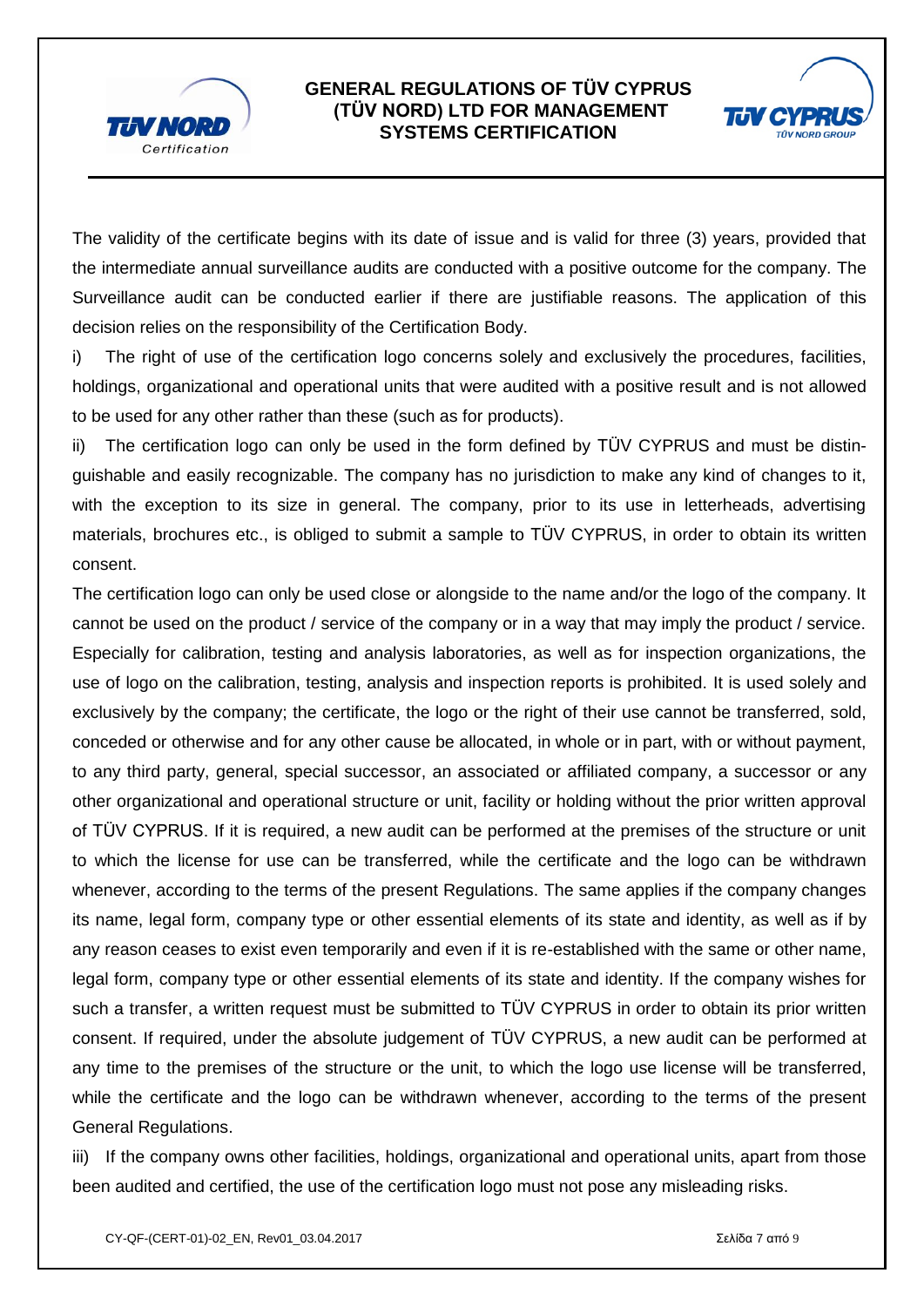



 iv) In case where claims arise against TÜV CYPRUS from any third party, according to the provisions on liability of the producer or any other regulation, because the company uses the certificate or the certification logo in an opposing manner to the provisions of the General Regulations, the company is obliged to release TÜV CYPRUS from these claims, while it is not impossible for TÜV CYPRUS to raise indemnity claims for any damages or consequential damages suffered by the actions of the Company, especially concerning its name and reputation. The Company and TÜV CYPRUS shall not negotiate, agree, consent, recognize, undertake, accept, acknowledge etc. any obligation, debt or responsibility resulting from the above mentioned reasons, without first consulting each other; they shall however collaborate and provide mutually any necessary and possible assistance, facilitation and information in this regard. The same applies in case where claims arise against TÜV CYPRUS from third parties for the use of the logo by the Company for advertising or any other purposes.

v) The Company is responsible to use the logo in competition and in any other occasion in such a manner that will not lead to any misinterpretation of the certification scope and furthermore, to take care that no impression is created in the framework of competition or in any other circumstance that the use of logo was granted following an audit by a competent state authority, institution or body.

vi) The Company receives the non-transferable and non-exclusive right to use the certificate and the certification logo, according to the pre-announced terms.

## **4. REDUCTION OF THE CERTIFICATION SCOPE, TEMPORARY CERTIFICATE RECALL, WITHDRAWAL**

**4.1** TÜV CYPRUS has the right to temporarily recall or withdraw the certificate in case where:

i) The Company does not notify TÜV CYPRUS for all changes or indications of changes to its Management System, conformation, structure, organization and operation that may affect the compliance of the Management System towards the predefined requirements, the quality of the product / service produced / supplied or distributed and anything that was, is or could be subject to audit and certification in general. In case where it is deemed necessary, under the absolute judgment of TÜV CYPRUS, a new audit will be conducted.

ii) The Company violates a term of the General Regulations and of the relevant Contract, makes bad / misleading use of the certificate or logo or uses them in a way contradictory to the General Regulations, the Contract or the Law; or if their granting or maintenance are forbidden by law, administrative act, court decision or generally an act or decision of any public or other authority, institution or body in the framework of any jurisdiction, competence and procedure.